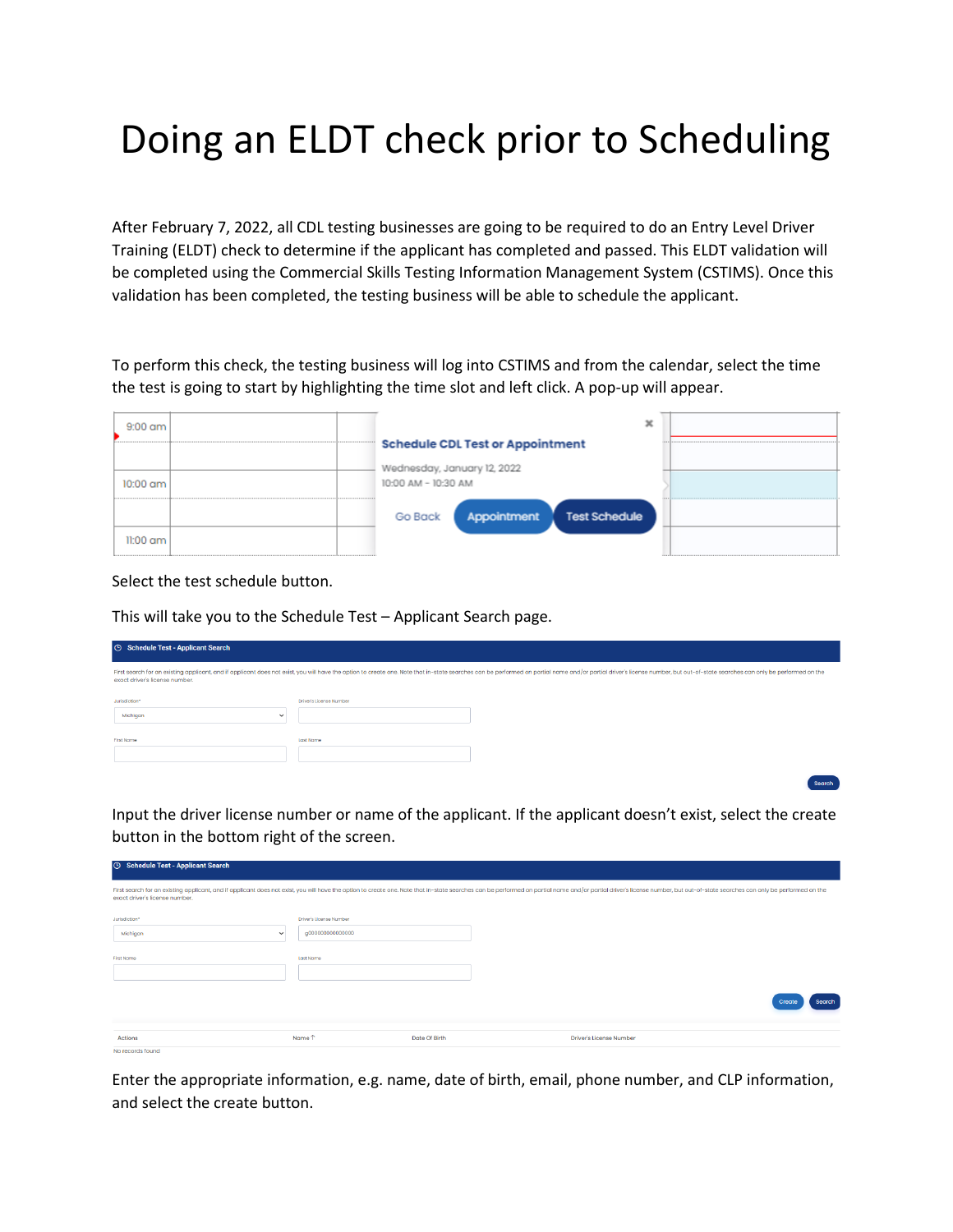### **No result or ELDT Not Met**

The next page will appear with the ELDT information at the top. If the applicant has not been entered into the TPR you should see this information.



#### \***If you get this response, you cannot schedule the test.**

An applicant who has been entered into the TPR but does not have an ELDT result posted should see a large red X with "ELDT Not Met" underneath.

#### **Entry Level Driver Training**

| <b>Class A</b> | <b>Class B</b> | <b>PEndorsement</b> | <b>SEndorsement</b> |
|----------------|----------------|---------------------|---------------------|
|                |                |                     |                     |
| No Result      | No Result      | <b>ELDT Not Met</b> | No Result           |
|                |                | <b>Details</b>      |                     |

If you select the "continue" button at the bottom of the screen with either of these two scenarios displayed, you should get an error message similar to the one below which will be displayed in the upper right-hand corner.



\***If you receive this error, you cannot schedule the test.**